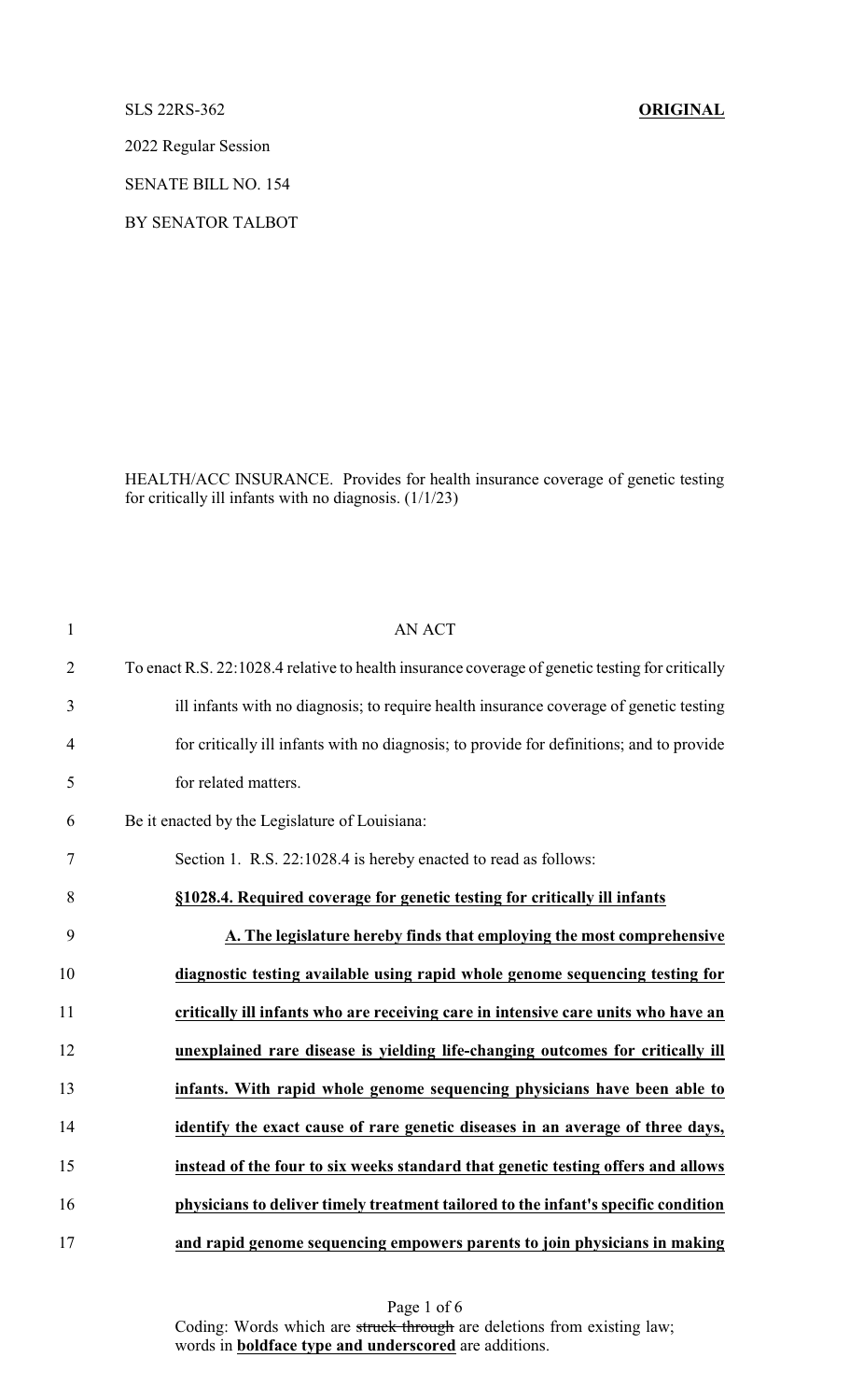| 1              | informed care decisions. Rapid whole genome sequencing has resulted in          |
|----------------|---------------------------------------------------------------------------------|
| $\overline{2}$ | avoiding other costly procedures like tracheotomies or gastric tube insertions, |
| 3              | and has led to fewer days in the hospital.                                      |
| 4              | B.(1) Every health coverage plan renewed, delivered, or issued for              |
| 5              | delivery in this state shall include coverage for rapid whole genome sequencing |
| 6              | testing that includes individual sequencing, trio sequencing for a parent or    |
| $\tau$         | parents of the infant and ultra-rapid sequencing for an infant who is one year  |
| 8              | of age or younger, who is receiving inpatient hospital services in an intensive |
| 9              | care unit or in a pediatric care unit, and the infant has a complex illness of  |
| 10             | unknown etiology.                                                               |
| 11             | (2) The coverage provided in this Section may be subject to annual              |
| 12             | deductibles, coinsurance, and copayment provisions as are consistent and        |
| 13             | established under the health coverage plan. The coverage provided under this    |
| 14             | Section may be subject to applicable evidence-based medical necessity criteria  |
| 15             | that shall be based on all of the following items:                              |
| 16             | (a) The infant is suspected of having a rare genetic condition that is not      |
| 17             | diagnosable by a standard clinical work-up.                                     |
| 18             | (b) The infant has symptoms that suggest a broad differential diagnosis         |
| 19             | that requires an evaluation by multiple genetic tests if rapid whole genome     |
| 20             | sequence testing is not performed.                                              |
| 21             | (c) Timely identification of a molecular diagnosis is necessary to guide        |
| 22             | clinical decision-making, and the rapid whole genome sequence testing results   |
| 23             | may guide the treatment or management of the infant's condition.                |
| 24             | (d) The infant has at least one of the following conditions:                    |
| 25             | (i) Multiple congenital anomalies.                                              |
| 26             | (ii) Specific malformations highly suggestive of a genetic etiology.            |
| 27             | (iii) Abnormal laboratory tests suggest the presence of a genetic disease       |
| 28             | or complex metabolic phenotype like but not limited to an abnormal newborn      |
| 29             | screen, hyperarammonemia, or lactic acidosis not due to poor perfusion.         |

Page 2 of 6 Coding: Words which are struck through are deletions from existing law; words in **boldface type and underscored** are additions.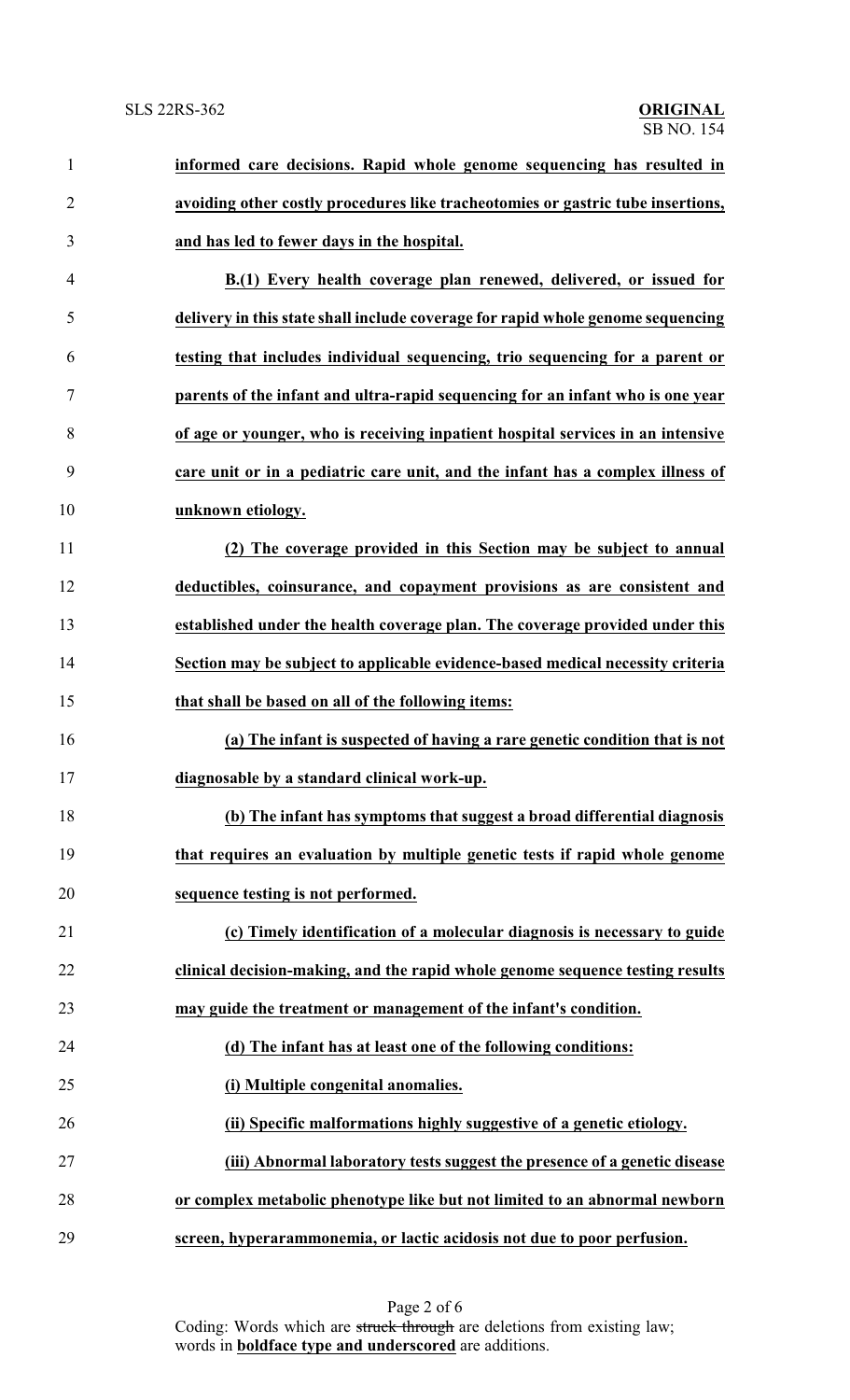| $\mathbf{1}$   | (iv) Refractory or severe hypoglycemia.                                      |
|----------------|------------------------------------------------------------------------------|
| $\overline{2}$ | (v) Abnormal response to therapy related to an underlying medical            |
| 3              | condition affecting vital organs or bodily systems.                          |
| $\overline{4}$ | (vi) Severe hypotonia.                                                       |
| 5              | (vii) Refractory seizures.                                                   |
| 6              | (viii) A high-risk stratification on evaluation for a brief resolved         |
| 7              | unexplained event with any of the following:                                 |
| 8              | (aa) A recurrent event without respiratory infection.                        |
| 9              | (bb) A recurrent event witnessed seizure-like event.                         |
| 10             | (cc) A recurrent cardiopulmonary resuscitation.                              |
| 11             | (ix) Abnormal chemistry levels like but not limited to electrolytes,         |
| 12             | bicarbonate, lactic acid, venous blood gas, and glucose suggestive of inborn |
| 13             | error of metabolism.                                                         |
| 14             | (x) Abnormal cardiac diagnostic testing results suggestive of possible       |
| 15             | channelopathies, arrhythmias, cardiomyopathies, myocarditis, or structural   |
| 16             | heart disease.                                                               |
| 17             | (xi) Family genetic history related to the infant's condition                |
| 18             | (3) Rapid whole genome sequencing testing shall not be covered upon          |
| 19             | admission to the hospital if one of the following conditions apply:          |
| 20             | (a) An infection or sepsis with normal response to therapy.                  |
| 21             | (b) A confirmed prenatal or postnatal genetic diagnosis consistent with      |
| 22             | the infant's condition.                                                      |
| 23             | (c) A hypoxic-ischemic encephalopathy with a clear precipitating event.      |
| 24             | (d) Isolated prematurity.                                                    |
| 25             | (e) Isolated transient tachypnea of the newborn.                             |
| 26             | (f) Isolated unconjugated hyperbilrubinemia.                                 |
| 27             | (g) A nonviable neonates.                                                    |
| 28             | (h) A trauma.                                                                |
| 29             | (i) A meconium aspiration.                                                   |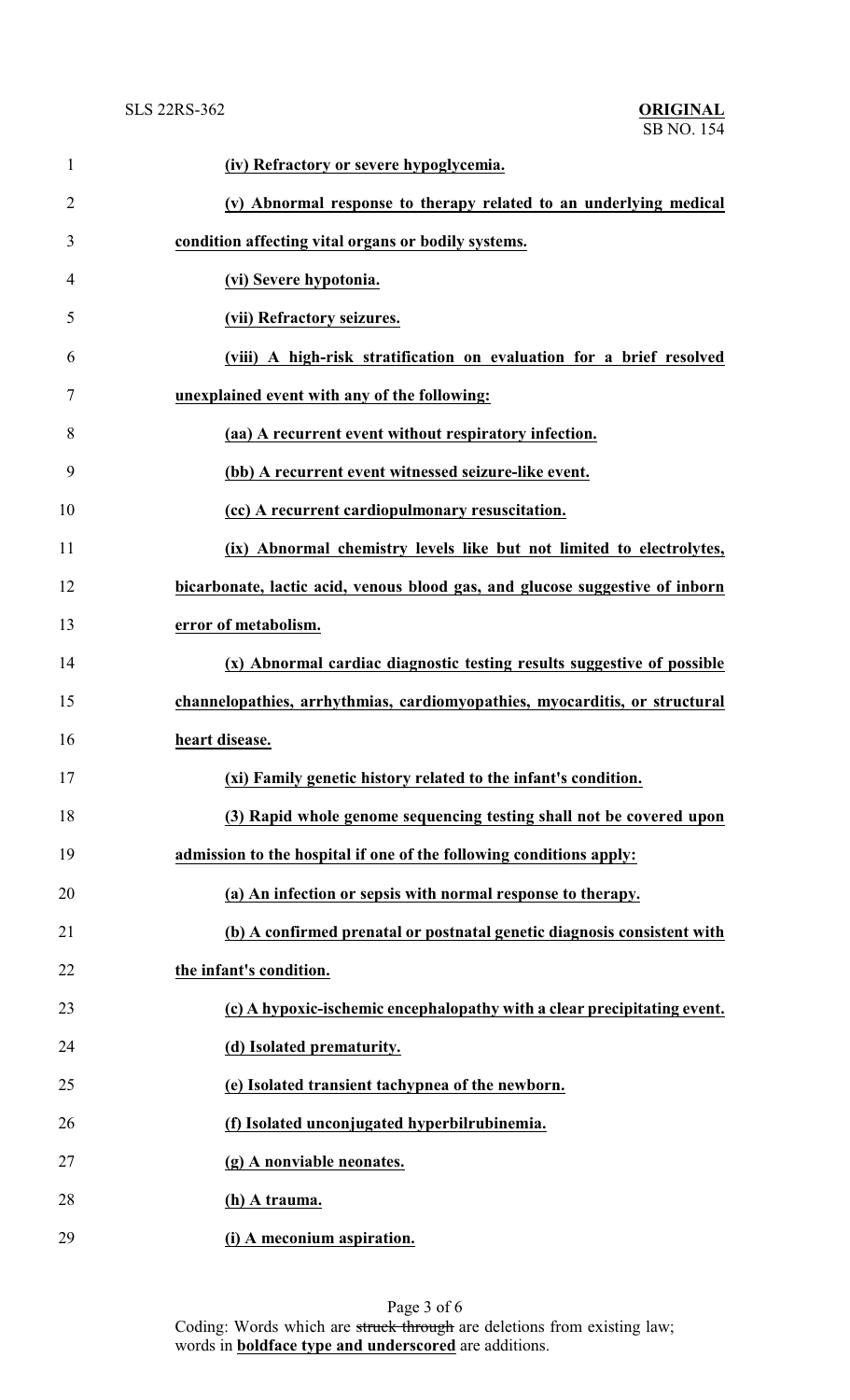| $\mathbf{1}$   | C. For purposes of this Section, "health coverage plan" means any                  |
|----------------|------------------------------------------------------------------------------------|
| $\overline{2}$ | hospital, health, or medical expense insurance policy, hospital or medical         |
| 3              | service contract, employee welfare benefit plan, contract, or other agreement      |
| 4              | with a health maintenance organization or a preferred provider organization,       |
| 5              | health and accident insurance policy, or any other insurance contract of this      |
| 6              | type in Louisiana, including group insurance plan, a self-insurance plan, and      |
| 7              | the office of group benefits programs. "Health coverage plan" shall not include    |
| 8              | a plan providing coverage for excepted benefits defined in R.S. 22:1061, limited   |
| 9              | benefit health insurance plans, and short-term policies that have a term of less   |
| 10             | than twelve months.                                                                |
| 11             | D. As used in this Section, the following definitions shall apply unless the       |
| 12             | context indicates otherwise:                                                       |
| 13             | (1) "Biomarker" means a characteristic that is objectively measured and            |
| 14             | evaluated as an indicator of normal biological processes, pathogenic processes,    |
| 15             | or pharmacologic responses to a specific therapeutic intervention. Biomarkers      |
| 16             | include but are not limited to gene mutations or protein expression.               |
| 17             | (2) "Biomarker testing" is the analysis of a patient's tissue, blood, or           |
| 18             | fluid biospecimen for the presences of a biomarker. Biomarker testing includes     |
| 19             | but is not limited to single-analyte tests, multi-plex panel tests, and partial or |
| 20             | whole genome sequencing.                                                           |
| 21             | (3) "Rapid whole genome sequence" is a method of diagnosing genetic                |
| 22             | conditions that is done within a seventy-two hour turnaround for critically ill    |
| 23             | infants who are one year of age or younger who are receiving care in the           |
| 24             | intensive care unit or in the pediatric intensive care unit with a complex illness |
| 25             | of unknown etiology.                                                               |
| 26             | Section 2. This Act shall become effective on January 1, 2023.                     |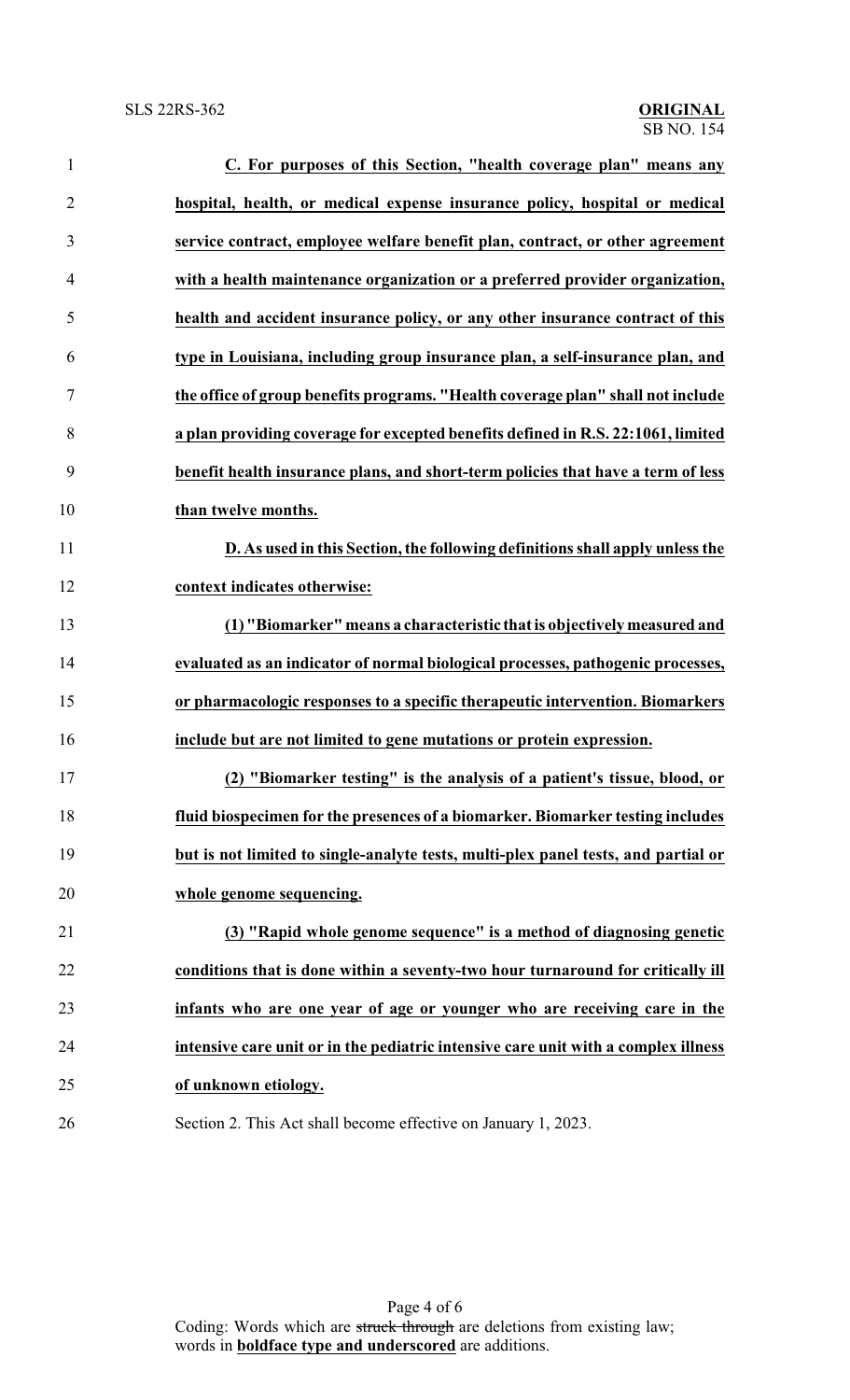The original instrument and the following digest, which constitutes no part of the legislative instrument, were prepared by Beth O'Quin.

## DIGEST SB 154 Original 2022 Regular Session Talbot

Proposed law requires any health coverage plan renewed, delivered, or issued for delivery, in this state to include coverage for using rapid whole genome sequencing (rWGS) that helps a physician timely diagnosis in and guide treatment for a critically ill infant who is one year or younger and is receiving care in the intensive care unit or in the pediatric care unit and the infant has a complex illness of unknown etiology.

Proposed law provides that coverage may be subject to annual deductibles, coinsurance, copayment provisions consistent with that established under the health coverage plan and that this coverage may be subject to applicable evidence-based medical necessity criteria based on all of the following:

- (1) The infant is suspected of having a rare genetic condition not diagnosable by a standard clinical work-up.
- (2) The infant has symptoms that suggest a broad differential diagnosis that requires an evaluation by multiple genetic tests if rWGS testing is not performed.
- (3) Timely identification of a molecular diagnosis is necessary in order to guide clinical decision making and rWGS testing results would guide the treatment or management of the infant's condition.
- (4) The infant has at least one of the following conditions:
	- (a) Multiple congenital anomalies.
	- (b) Specific malformations highly suggestive of a genetic etiology.
	- (c) Abnormal laboratory test suggests the presence of a genetic disease or complex metabolic phenotype like but not limited to an abnormal newborn screen, hyperarammonemia, or lactic acidosis not due to poor perfusion.
	- (d) Refractory or severe hypoglycemia.
	- (e) Abnormal response to therapy relates to an underlyingmedical condition that affects vital organs or bodily systems.
	- (f) Severe hypotonia.
	- (g) Refractory seizures.
	- (h) A high-risk stratification on evaluation for a brief resolved unexplained event with any of the following:
		- (i) A recurrent event without respiratory infection.
		- (ii) A recurrent event witnessed seizure-like event.
		- (iii) A recurrent cardiopulmonary resuscitation.
	- (i) Abnormal chemistry levels like but not limited to electrolytes, bicarbonate, lactic acid, venous blood gas, and glucose that suggest inborn error of

## Page 5 of 6

Coding: Words which are struck through are deletions from existing law; words in **boldface type and underscored** are additions.